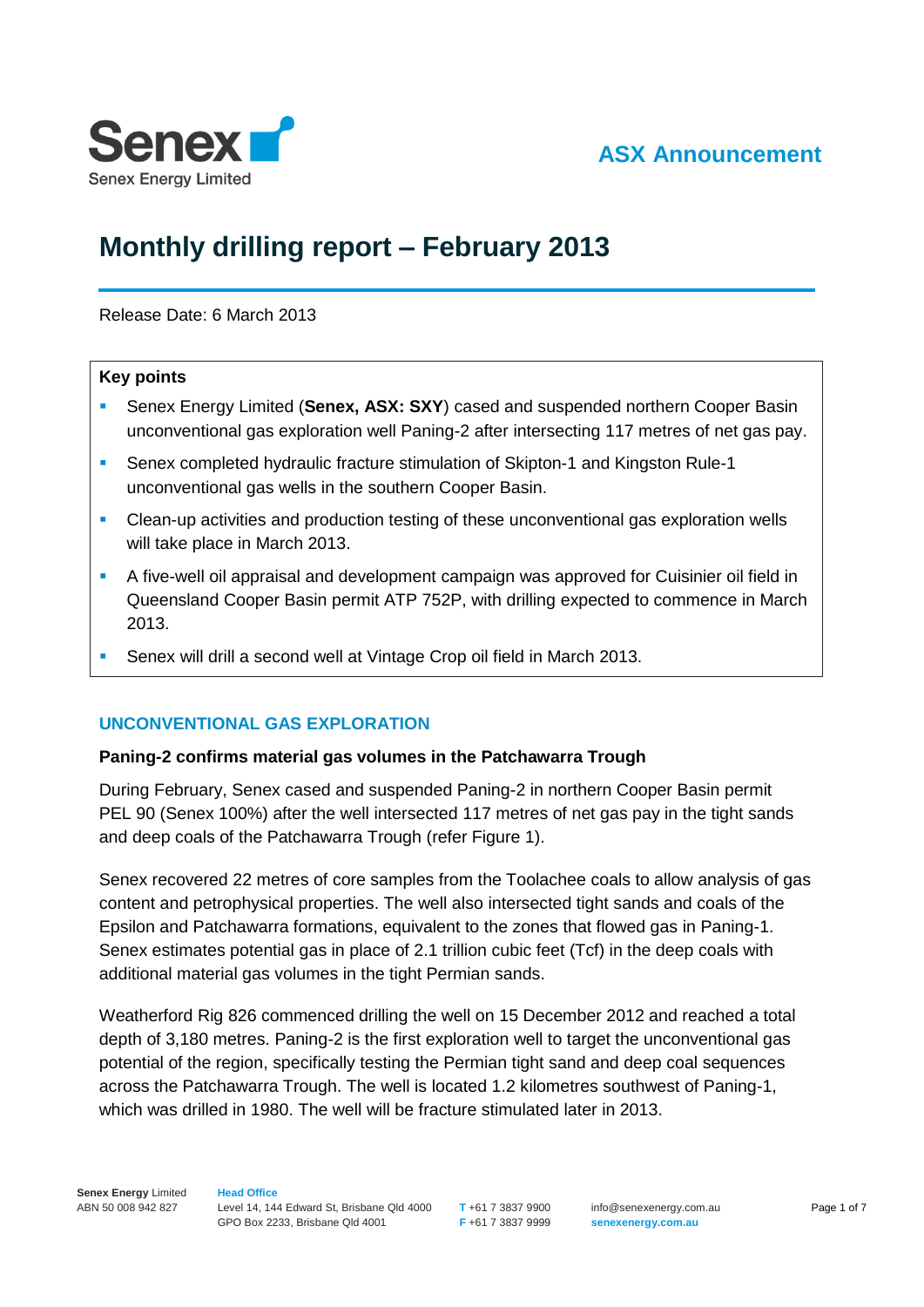

## **ASX Announcement**

*Figure 1 – Net gas pay in the Patchawarra Trough*

| <b>Formation</b>     | <b>Thickness (metres)</b> |     |
|----------------------|---------------------------|-----|
| <b>Tight sands</b>   |                           | 47  |
| Lower Poolawanna     | 9                         |     |
| Epsilon<br>$\bullet$ | 22                        |     |
| Patchawarra          | 16                        |     |
| Deep coals           |                           | 70  |
| Toolachee            | 32                        |     |
| Epsilon              | 13                        |     |
| Patchawarra          | 25                        |     |
| Total net gas pay    |                           | 117 |

#### **Flow-back underway at Skipton-1**

Senex has completed fracture stimulation of the Skipton-1 unconventional gas exploration well in southern Cooper Basin permit PEL 516 (Senex 100%). Post-stimulation clean-up activities and production testing are now underway, with initial results expected in coming weeks.

At Skipton-1, Senex stimulated seven zones in the Patchawarra tight gas sands and one zone in the Murteree Shale. Skipton-1 is the first well to be stimulated as part of Senex's current program.

### **Hydraulic fracture stimulation completed at Kingston Rule-1**

In late February, Senex completed hydraulic fracture stimulation of the unconventional gas exploration well Kingston Rule-1 in PEL 115 (Senex 80% and Operator; Orca Energy Limited (ASX: OGY) 20%) which was drilled in 2012.

A total of five zones were fracture stimulated as part of the current program: four in the Patchawarra Formation and one in the Epsilon Formation. Recovery of gas from this well will confirm the existence of trapped tight gas on the western flank of the Mettika Embayment that has the potential to be economically produced.

Flow-back commenced earlier this week, with initial results expected in coming weeks.

The locations of Senex's unconventional gas exploration activities are shown in Figure 2.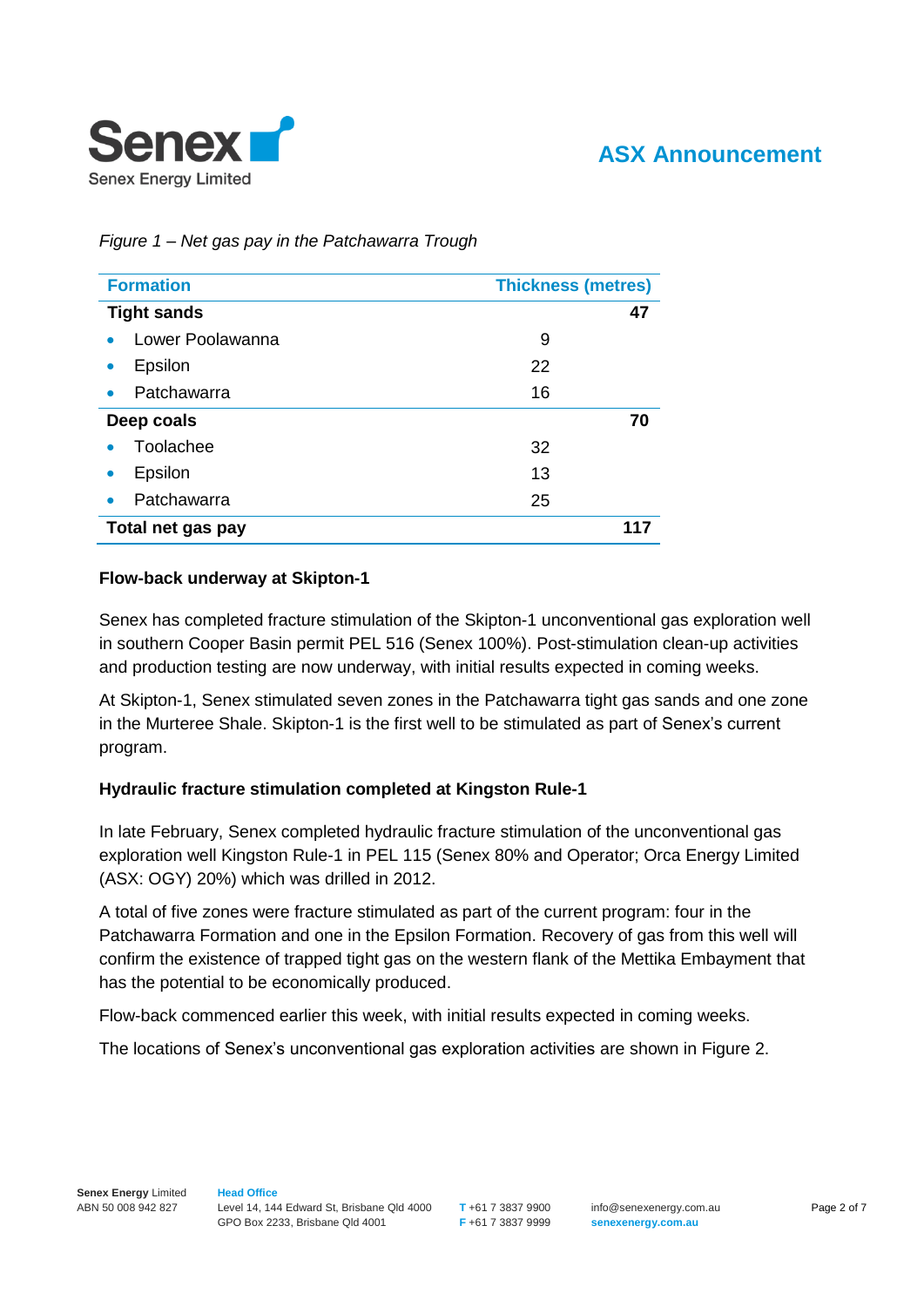



#### **OIL EXPLORATION, APPRAISAL AND DEVELOPMENT**

#### **Five-well drilling campaign underway at Cuisinier oil field**

It is expected that Santos Limited (Santos, ASX: STO) will commence drilling the first of a five well oil appraisal and development campaign at Cuisinier oil field in Queensland Cooper Basin permit ATP 752P (Senex 15%; Santos 45% and Operator) in March. The wells will target the Cuisinier Murta oil accumulation with the objective of appraising the field and developing additional oil reserves.

#### **Second well planned for Vintage Crop oil field**

Senex will drill the Vintage Crop-2 appraisal well in Vintage Crop oil field in Cooper Basin permit PPL 241 (Senex 100%) to test the Murta and McKinlay oil plays, targeting a total depth of 1,700 metres. The well is located approximately 1.5 kilometres north east of the Vintage Crop-1 exploration well which was drilled in 2011. Ensign Rig 48 has mobilised to site and drilling is scheduled to commence shortly, when weather permits.

The location of these oil fields is shown in Figure 3.

#### **COAL SEAM GAS BUSINESS**

Senex and its joint venture partners plan to drill a total of 11 coal seam gas wells and one ground water monitoring well during 2013. This includes five wells carried over from the 2012 program.

Senex will drill two core holes in each of Senex's western Surat Basin permits ATP 593P and ATP 771P (Senex 45% and operator in both permits) beginning in the June quarter. The core holes will further test the extent of the resource and build additional proved and probable (2P) reserves.

Current plans will see QGC, as Operator in PL 171 (Senex 20%) and ATP 574P (Senex 30%), commence drilling in May 2013.

In late February 2013, Senex increased its share of 2P reserves to 156.6 petajoules (PJ) across its four coal seam gas interests in Queensland's Surat Basin. Net gas reserves and resources increased by 15% to 598 PJ.

The location of Senex's coal seam gas assets is shown in Figure 4.

**T** +61 7 3837 9900 **F** +61 7 3837 9999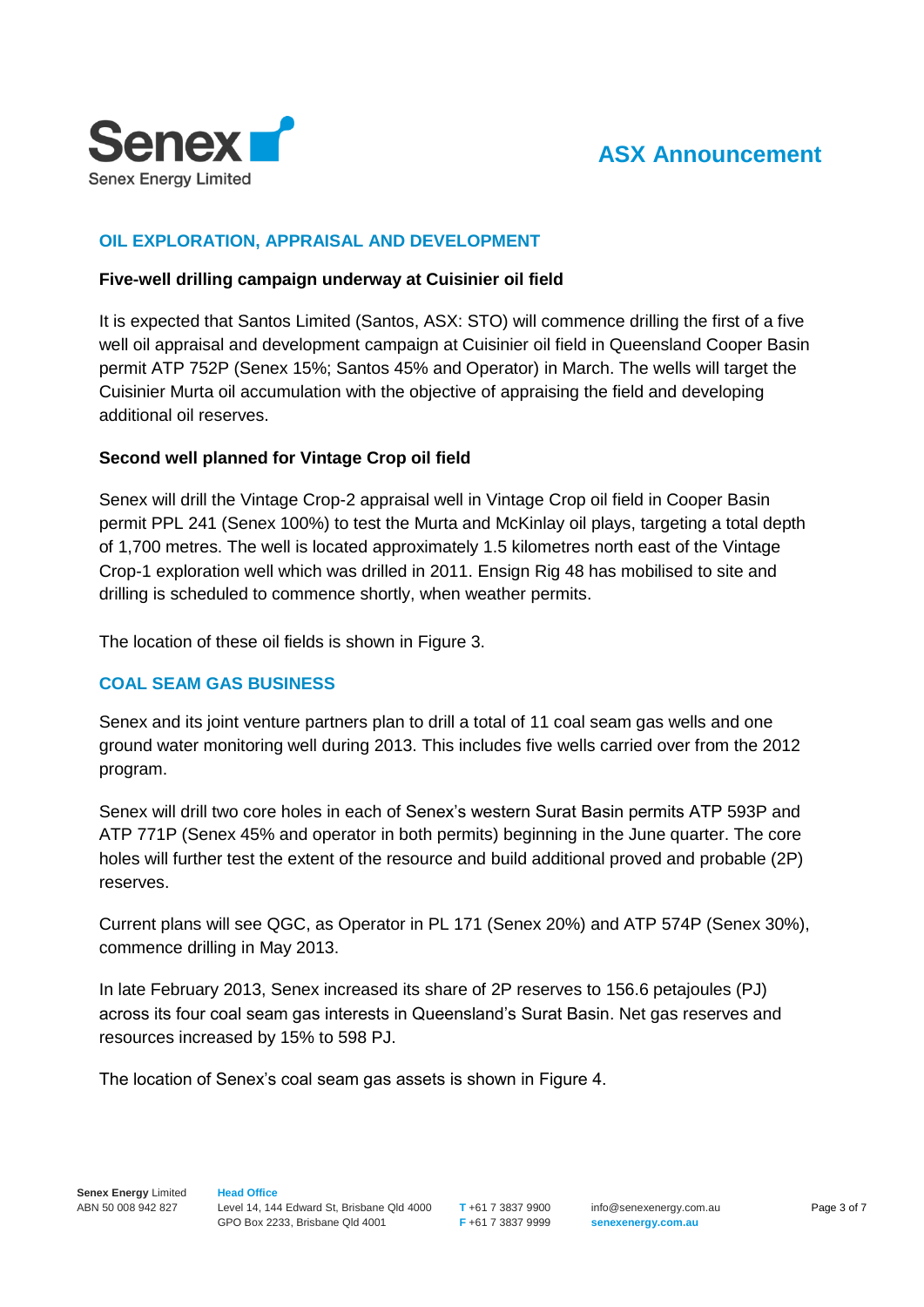



#### **DRILLING REGISTER**

Exploration, appraisal and development drilling undertaken in 2012/13 is shown below:

| Well               | <b>Location</b> | <b>Spud date</b> | <b>Type</b>                       | <b>Result</b>                                           | <b>Net pay (metres)</b>                             |
|--------------------|-----------------|------------------|-----------------------------------|---------------------------------------------------------|-----------------------------------------------------|
| Cuisinier North-1* | <b>ATP 752P</b> | 2-Jul-2012       | Oil exploration                   | Successful                                              | Oil: 2.0 m                                          |
| Mustang-1          | <b>PEL 111</b>  | 4-Jul-2012       | Oil exploration                   | Successful                                              | Oil: 4.0 m                                          |
| Kruger-1**         | <b>PEL 516</b>  | 23-Jul-2012      | Oil exploration                   | Unsuccessful                                            | N/A                                                 |
| Indy-1             | <b>ATP 771P</b> | 24-Jul-2012      | CSG appraisal                     | Successful                                              | Coal: 7.26 m<br>Shale: 5.25 m                       |
| Lawton-5***        | PL 171          | 25-Jul-2012      | CSG appraisal                     | Successful                                              | Coal: 41.86 m<br>Shale: 22.35 m                     |
| Snatcher-6         | <b>PPL 240</b>  | 30-Jul-2012      | Oil development                   | Successful                                              | Oil: 5.2 m                                          |
| Lawton-8***        | PL 171          | 4-Aug-2012       | CSG appraisal                     | Successful                                              | Coal: 36.19 m<br>Shale: 16.93 m                     |
| Indy-2             | <b>ATP 771P</b> | 7-Aug-2012       | CSG appraisal                     | Successful                                              | Coal: 12.60 m<br>Shale: 7.30 m                      |
| Skipton-1          | <b>PEL 516</b>  | 15-Aug-2012      | Unconventional<br>gas exploration | Fracture stimulation<br>completed,<br>flowback underway | Tight sand: 75 m<br>Shale: 164 m                    |
| Alex-10***         | <b>PL 171</b>   | 15-Aug-2012      | CSG appraisal                     | Successful                                              | Coal: 37.16 m<br>Shale: 18.18 m                     |
| Tomcat-1           | <b>PEL 111</b>  | 16-Aug-2012      | Oil exploration                   | Unsuccessful                                            | N/A                                                 |
| Snatcher-7         | <b>PPL 240</b>  | 28-Aug-2012      | Oil development                   | Successful                                              | Oil: 7.5 m                                          |
| Peebs-9***         | <b>ATP 574P</b> | 15-Sep-2012      | CSG appraisal                     | Successful                                              | Coal: 24.93 m<br>Shale: 15.53 m                     |
| Snatcher-10        | <b>PPL 240</b>  | 18-Sep-2012      | Oil appraisal                     | Successful                                              | Oil: 10.0 m                                         |
| Peebs-11***        | <b>ATP 574P</b> | 21-Sep-2012      | CSG appraisal                     | Successful                                              | Coal: 32.33 m<br>Shale: 16.78 m                     |
| Snatcher-8         | <b>PPL 240</b>  | 30-Sep-2012      | Oil development                   | Successful                                              | Oil: 14.1 m                                         |
| Kingston Rule-1    | <b>PEL 115</b>  | 21-Oct-2012      | Unconventional<br>gas exploration | Fracture stimulation<br>completed,<br>flowback underway | Tight sand: 53 m<br>Shale: 150 m<br>Deep coal: 20 m |
| Snatcher-9         | <b>PEL 111</b>  | 2-Nov-2012       | Oil appraisal                     | Successful                                              | Oil: 11.2 m                                         |
| Spitfire-2         | <b>PEL 104</b>  | 17-Nov-2012      | Oil exploration                   | Successful                                              | Oil: 6.5 m                                          |
| Paning-2           | <b>PEL 90</b>   | 15-Dec-2012      | Unconventional<br>gas exploration | Cased, awaiting<br>fracture stimulation                 | Tight sand: 47 m<br>Deep coal: 70 m                 |

\* Operated by Santos \*\* Funded 100% by Ambassador Oil & Gas \*\*\*Operated by QGC

**Senex Energy** Limited ABN 50 008 942 827

**Head Office** Level 14, 144 Edward St, Brisbane Qld 4000 GPO Box 2233, Brisbane Qld 4001

**T** +61 7 3837 9900 **F** +61 7 3837 9999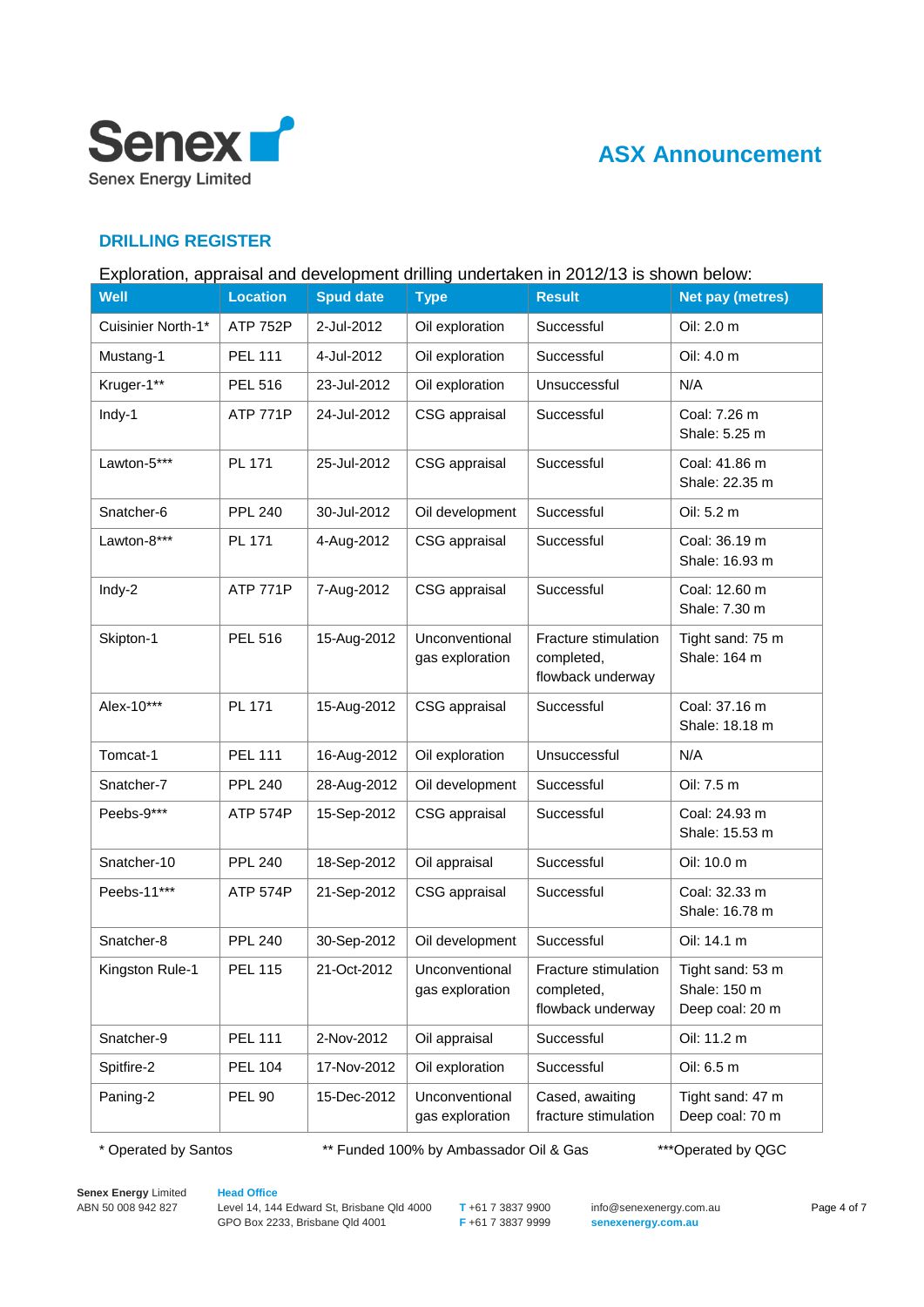

## **ASX Announcement**

#### **For further information contact:**

Ian Davies **Managing Director** Senex Energy Limited Phone: (07) 3837 9900 Andrew Barber **Corporate Affairs Manager** Senex Energy Limited Phone: (07) 3335 9821 0418 783 701



#### *Figure 2: Senex unconventional gas exploration activities*

**Senex Energy** Limited ABN 50 008 942 827

**Head Office** Level 14, 144 Edward St, Brisbane Qld 4000 GPO Box 2233, Brisbane Qld 4001

**T** +61 7 3837 9900 **F** +61 7 3837 9999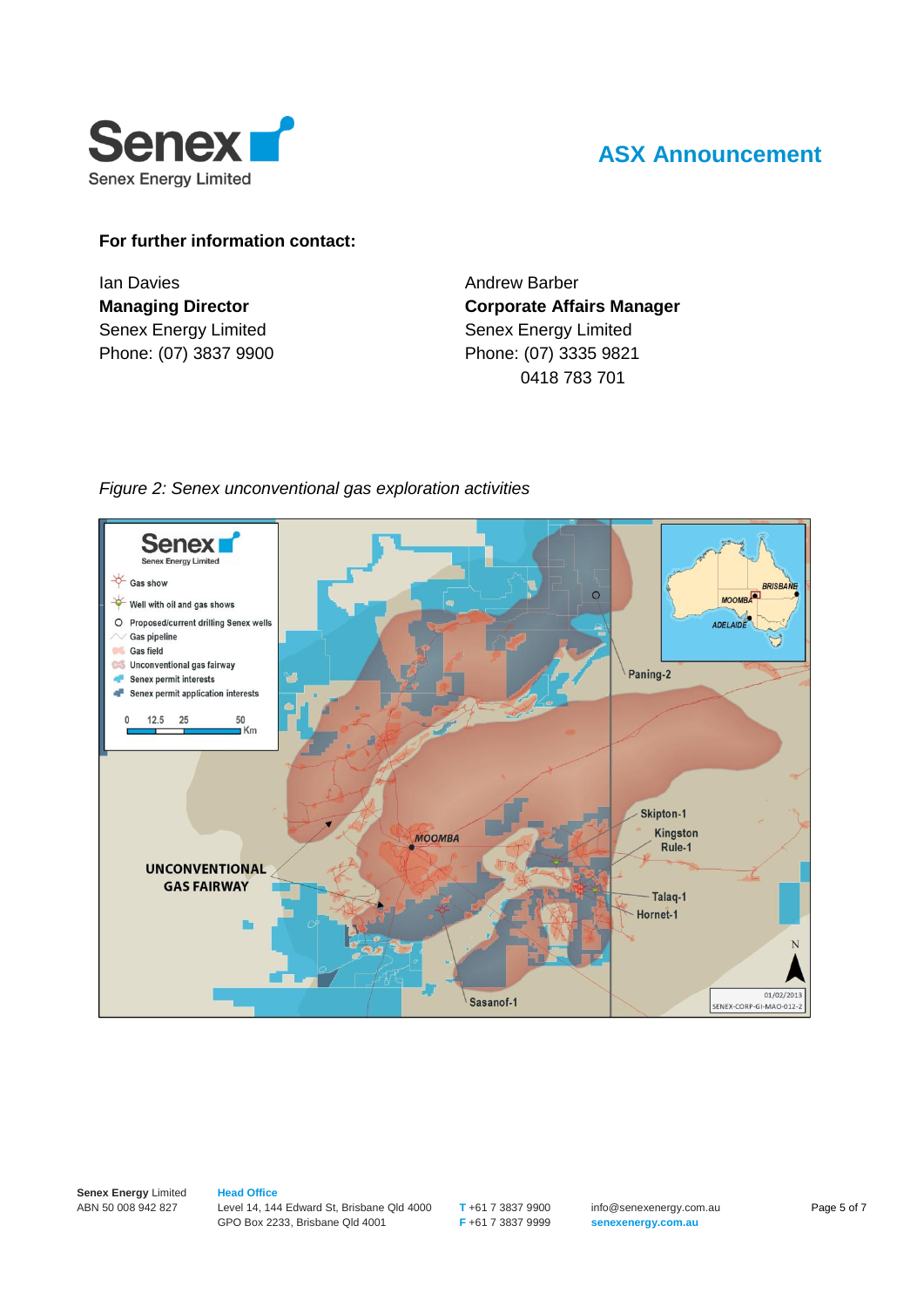

### **ASX Announcement**

#### *Figure 3: Senex conventional oil fields*



**Senex Energy** Limited ABN 50 008 942 827

**Head Office**

Level 14, 144 Edward St, Brisbane Qld 4000 GPO Box 2233, Brisbane Qld 4001

**T** +61 7 3837 9900 **F** +61 7 3837 9999